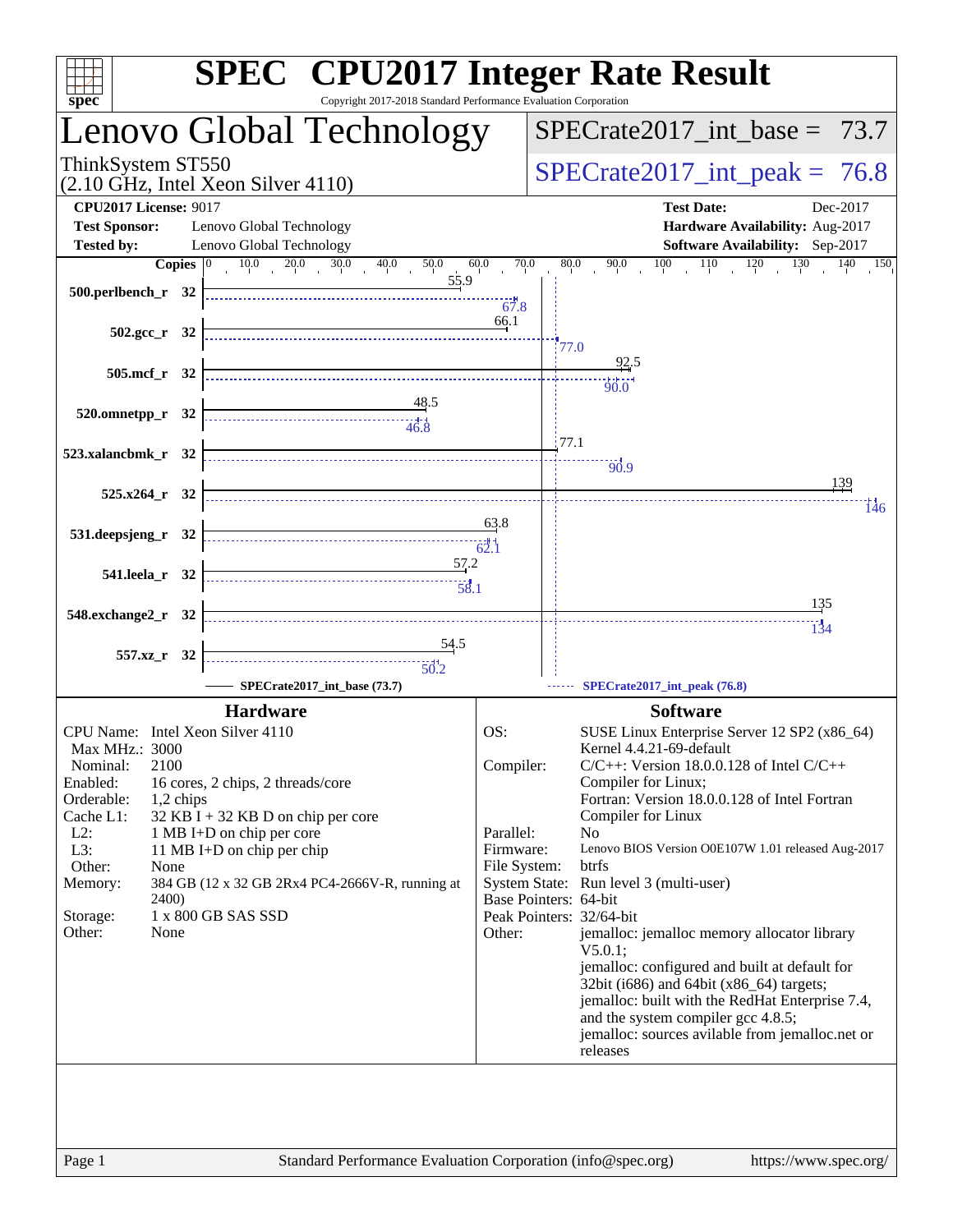

## Lenovo Global Technology

## SPECrate2017 int\_base =  $73.7$

(2.10 GHz, Intel Xeon Silver 4110)

ThinkSystem ST550  $SPECrate2017$  int peak = 76.8

**[Test Sponsor:](http://www.spec.org/auto/cpu2017/Docs/result-fields.html#TestSponsor)** Lenovo Global Technology **[Hardware Availability:](http://www.spec.org/auto/cpu2017/Docs/result-fields.html#HardwareAvailability)** Aug-2017 **[Tested by:](http://www.spec.org/auto/cpu2017/Docs/result-fields.html#Testedby)** Lenovo Global Technology **[Software Availability:](http://www.spec.org/auto/cpu2017/Docs/result-fields.html#SoftwareAvailability)** Sep-2017

**[CPU2017 License:](http://www.spec.org/auto/cpu2017/Docs/result-fields.html#CPU2017License)** 9017 **[Test Date:](http://www.spec.org/auto/cpu2017/Docs/result-fields.html#TestDate)** Dec-2017

#### **[Results Table](http://www.spec.org/auto/cpu2017/Docs/result-fields.html#ResultsTable)**

|                         | <b>Base</b>   |                |       |                | <b>Peak</b>  |                |              |               |                |              |                |              |                |              |
|-------------------------|---------------|----------------|-------|----------------|--------------|----------------|--------------|---------------|----------------|--------------|----------------|--------------|----------------|--------------|
| <b>Benchmark</b>        | <b>Copies</b> | <b>Seconds</b> | Ratio | <b>Seconds</b> | <b>Ratio</b> | <b>Seconds</b> | <b>Ratio</b> | <b>Copies</b> | <b>Seconds</b> | <b>Ratio</b> | <b>Seconds</b> | <b>Ratio</b> | <b>Seconds</b> | <b>Ratio</b> |
| $500.$ perlbench_r      | 32            | 911            | 55.9  | 912            | 55.9         | 910            | 56.0         | 32            | 752            | 67.8         | 747            | 68.2         | 755            | 67.5         |
| $502.\text{gcc}$        | 32            | 686            | 66.1  | 686            | 66.0         | 686            | 66.1         | 32            | 587            | 77.2         | 588            | 77.0         | 589            | 76.9         |
| $505$ .mcf r            | 32            | 559            | 92.5  | 557            | 92.9         | 568            | 91.0         | 32            | 552            | 93.6         | 575            | <b>90.0</b>  | 587            | 88.1         |
| $520.0$ mnetpp_r        | 32            | 866            | 48.5  | 867            | 48.4         | 865            | 48.5         | 32            | 863            | 48.7         | 898            | 46.7         | 897            | 46.8         |
| 523.xalancbmk r         | 32            | 438            | 77.1  | 439            | 77.0         | 438            | 77.1         | 32            | 372            | 90.8         | 371            | 91.1         | 372            | 90.9         |
| 525.x264 r              | 32            | 409            | 137   | 403            | 139          | 397            | 141          | 32            | 387            | 145          | 383            | 146          | 383            | 146          |
| 531.deepsjeng_r         | 32            | 575            | 63.8  | 575            | 63.8         | 575            | 63.8         | 32            | 577            | 63.6         | 594            | 61.8         | 590            | 62.1         |
| 541.leela r             | 32            | 928            | 57.1  | 927            | 57.2         | 926            | 57.2         | 32            | <u>913</u>     | 58.1         | 914            | 58.0         | 911            | 58.2         |
| 548.exchange2_r         | 32            | 623            | 135   | 623            | 135          | 623            | 135          | 32            | 622            | 135          | 624            | 134          | 623            | 134          |
| $557.xz$ r              | 32            | 634            | 54.5  | 635            | 54.5         | 635            | 54.4         | 32            | 675            | 51.2         | 689            | 50.1         | 689            | 50.2         |
| SPECrate2017_int_base = |               |                | 73.7  |                |              |                |              |               |                |              |                |              |                |              |

**[SPECrate2017\\_int\\_peak =](http://www.spec.org/auto/cpu2017/Docs/result-fields.html#SPECrate2017intpeak) 76.8**

Results appear in the [order in which they were run.](http://www.spec.org/auto/cpu2017/Docs/result-fields.html#RunOrder) Bold underlined text [indicates a median measurement.](http://www.spec.org/auto/cpu2017/Docs/result-fields.html#Median)

#### **[Submit Notes](http://www.spec.org/auto/cpu2017/Docs/result-fields.html#SubmitNotes)**

 The numactl mechanism was used to bind copies to processors. The config file option 'submit' was used to generate numactl commands to bind each copy to a specific processor. For details, please see the config file.

### **[Operating System Notes](http://www.spec.org/auto/cpu2017/Docs/result-fields.html#OperatingSystemNotes)**

Stack size set to unlimited using "ulimit -s unlimited"

#### **[General Notes](http://www.spec.org/auto/cpu2017/Docs/result-fields.html#GeneralNotes)**

Environment variables set by runcpu before the start of the run: LD\_LIBRARY\_PATH = "/home/cpu2017.1.0.2.ic18.0/lib/ia32:/home/cpu2017.1.0.2.ic18.0/lib/intel64" LD\_LIBRARY\_PATH = "\$LD\_LIBRARY\_PATH:/home/cpu2017.1.0.2.ic18.0/je5.0.1-32:/home/cpu2017.1.0.2.ic18.0/je5.0.1-64" Binaries compiled on a system with 1x Intel Core i7-4790 CPU + 32GB RAM memory using Redhat Enterprise Linux 7.4 Transparent Huge Pages enabled by default Prior to runcpu invocation Filesystem page cache synced and cleared with: sync; echo 3> /proc/sys/vm/drop\_caches runcpu command invoked through numactl i.e.: numactl --interleave=all runcpu <etc> No: The test sponsor attests, as of date of publication, that CVE-2017-5754 (Meltdown) is mitigated in the system as tested and documented. No: The test sponsor attests, as of date of publication, that CVE-2017-5753 (Spectre variant 1) is mitigated in the system as tested and documented. No: The test sponsor attests, as of date of publication, that CVE-2017-5715 (Spectre variant 2) is mitigated in the system as tested and documented.

**(Continued on next page)**

| Page 2 | Standard Performance Evaluation Corporation (info@spec.org) | https://www.spec.org/ |
|--------|-------------------------------------------------------------|-----------------------|
|--------|-------------------------------------------------------------|-----------------------|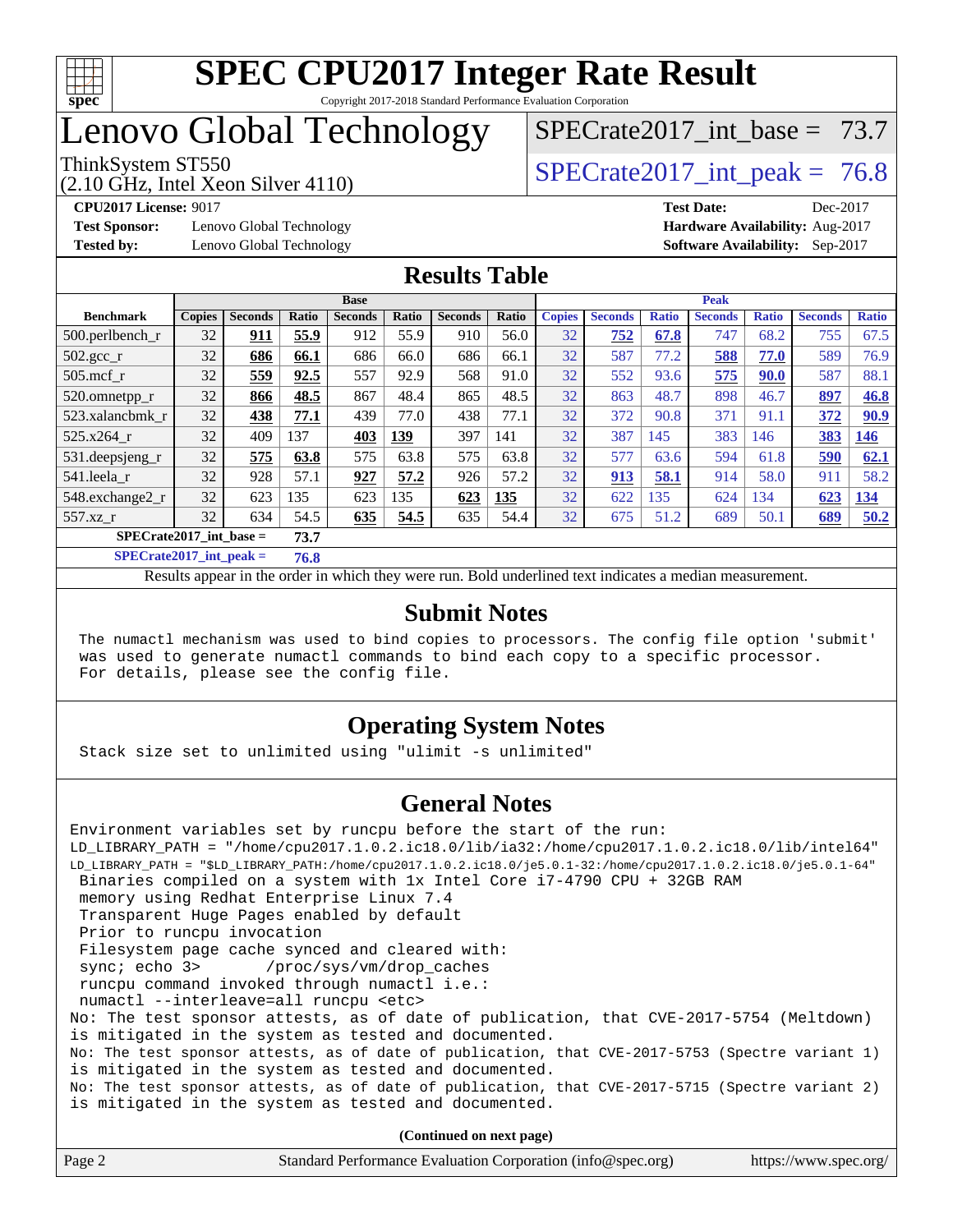

Copyright 2017-2018 Standard Performance Evaluation Corporation

### Lenovo Global Technology

SPECrate2017 int\_base =  $73.7$ 

(2.10 GHz, Intel Xeon Silver 4110)

ThinkSystem ST550  $SPECrate2017$  int peak = 76.8

**[Test Sponsor:](http://www.spec.org/auto/cpu2017/Docs/result-fields.html#TestSponsor)** Lenovo Global Technology **[Hardware Availability:](http://www.spec.org/auto/cpu2017/Docs/result-fields.html#HardwareAvailability)** Aug-2017 **[Tested by:](http://www.spec.org/auto/cpu2017/Docs/result-fields.html#Testedby)** Lenovo Global Technology **[Software Availability:](http://www.spec.org/auto/cpu2017/Docs/result-fields.html#SoftwareAvailability)** Sep-2017

**[CPU2017 License:](http://www.spec.org/auto/cpu2017/Docs/result-fields.html#CPU2017License)** 9017 **[Test Date:](http://www.spec.org/auto/cpu2017/Docs/result-fields.html#TestDate)** Dec-2017

#### **[General Notes \(Continued\)](http://www.spec.org/auto/cpu2017/Docs/result-fields.html#GeneralNotes)**

This benchmark result is intended to provide perspective on past performance using the historical hardware and/or software described on this result page.

The system as described on this result page was formerly generally available. At the time of this publication, it may not be shipping, and/or may not be supported, and/or may fail to meet other tests of General Availability described in the SPEC OSG Policy document, <http://www.spec.org/osg/policy.html>

This measured result may not be representative of the result that would be measured were this benchmark run with hardware and software available as of the publication date.

#### **[Platform Notes](http://www.spec.org/auto/cpu2017/Docs/result-fields.html#PlatformNotes)**

BIOS configuration: Choose Operating Mode set to Maximum Performance DCU Streamer Prefetcher set to Disable MONITORMWAIT set to Enable XPT Prefetcher set to Enable Stale AtoS set to Enable LLC Deadline Alloc set to Disable Sysinfo program /home/cpu2017.1.0.2.ic18.0/bin/sysinfo Rev: r5797 of 2017-06-14 96c45e4568ad54c135fd618bcc091c0f running on ST550 Fri Dec 8 11:55:05 2017

 SUT (System Under Test) info as seen by some common utilities. For more information on this section, see <https://www.spec.org/cpu2017/Docs/config.html#sysinfo>

 From /proc/cpuinfo model name : Intel(R) Xeon(R) Silver 4110 CPU @ 2.10GHz 2 "physical id"s (chips) 32 "processors" cores, siblings (Caution: counting these is hw and system dependent. The following excerpts from /proc/cpuinfo might not be reliable. Use with caution.) cpu cores : 8 siblings : 16 physical 0: cores 0 1 2 3 4 5 6 7 physical 1: cores 0 1 2 3 4 5 6 7 From lscpu: Architecture: x86\_64 CPU op-mode(s): 32-bit, 64-bit

**(Continued on next page)**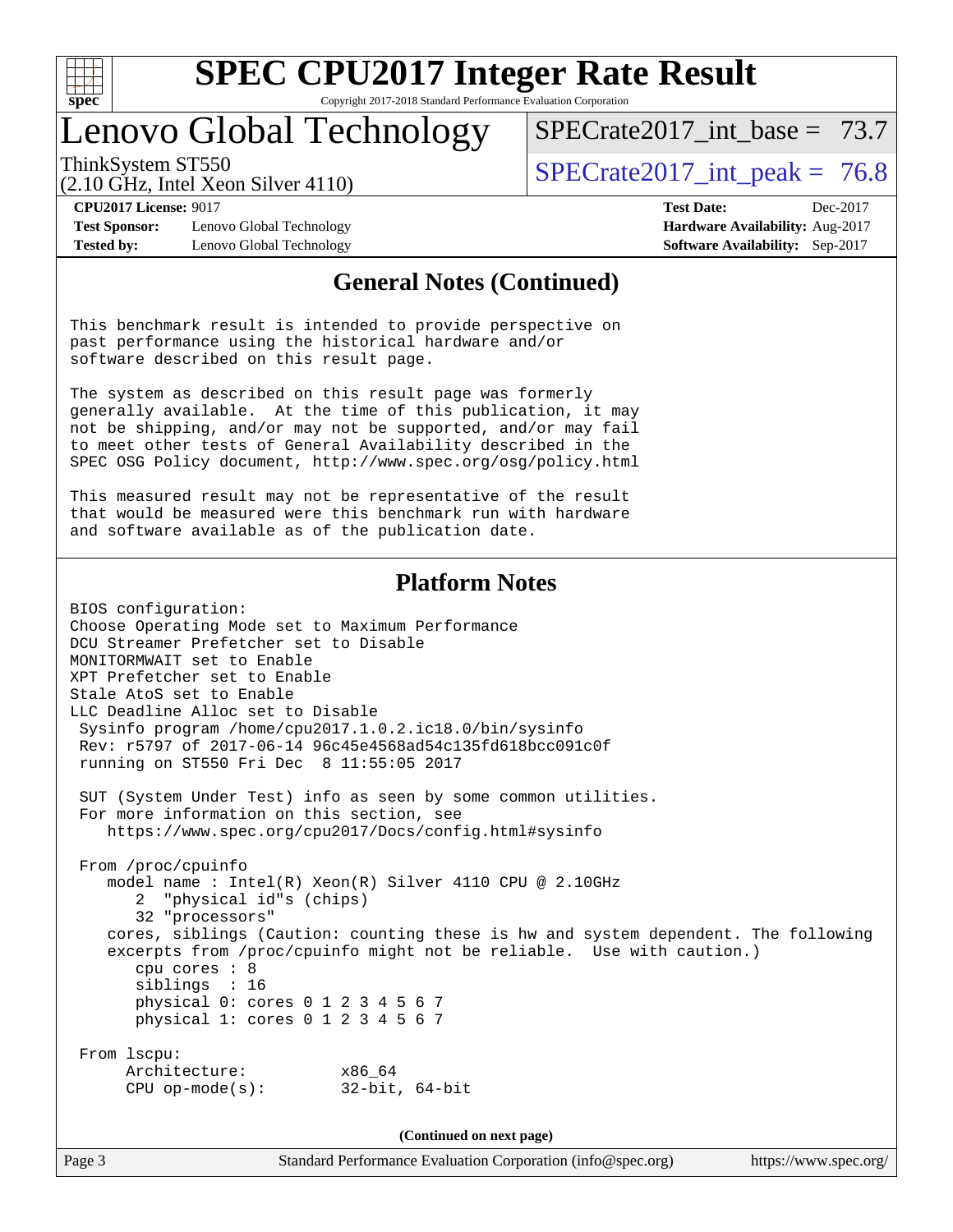

Lenovo Global Technology

[SPECrate2017\\_int\\_base =](http://www.spec.org/auto/cpu2017/Docs/result-fields.html#SPECrate2017intbase) 73.7

(2.10 GHz, Intel Xeon Silver 4110)

ThinkSystem ST550<br>  $(2.10 \text{ GHz. Intel Year } 4110)$  [SPECrate2017\\_int\\_peak =](http://www.spec.org/auto/cpu2017/Docs/result-fields.html#SPECrate2017intpeak) 76.8

**[Test Sponsor:](http://www.spec.org/auto/cpu2017/Docs/result-fields.html#TestSponsor)** Lenovo Global Technology **[Hardware Availability:](http://www.spec.org/auto/cpu2017/Docs/result-fields.html#HardwareAvailability)** Aug-2017 **[Tested by:](http://www.spec.org/auto/cpu2017/Docs/result-fields.html#Testedby)** Lenovo Global Technology **[Software Availability:](http://www.spec.org/auto/cpu2017/Docs/result-fields.html#SoftwareAvailability)** Sep-2017

**[CPU2017 License:](http://www.spec.org/auto/cpu2017/Docs/result-fields.html#CPU2017License)** 9017 **[Test Date:](http://www.spec.org/auto/cpu2017/Docs/result-fields.html#TestDate)** Dec-2017

#### **[Platform Notes \(Continued\)](http://www.spec.org/auto/cpu2017/Docs/result-fields.html#PlatformNotes)**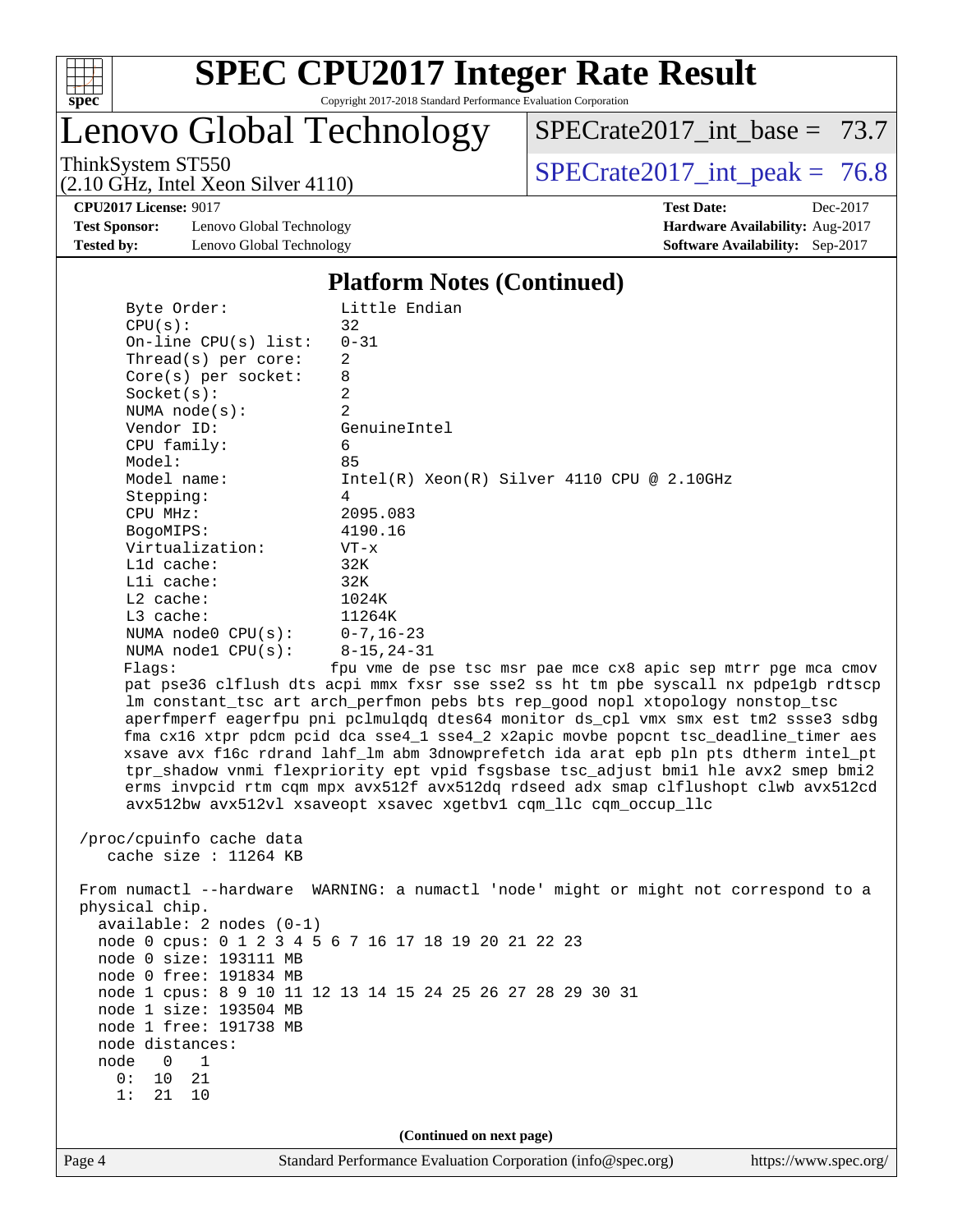

### Lenovo Global Technology

[SPECrate2017\\_int\\_base =](http://www.spec.org/auto/cpu2017/Docs/result-fields.html#SPECrate2017intbase) 73.7

(2.10 GHz, Intel Xeon Silver 4110)

ThinkSystem ST550  $SPECrate2017$  int peak = 76.8

**[CPU2017 License:](http://www.spec.org/auto/cpu2017/Docs/result-fields.html#CPU2017License)** 9017 **[Test Date:](http://www.spec.org/auto/cpu2017/Docs/result-fields.html#TestDate)** Dec-2017

**[Test Sponsor:](http://www.spec.org/auto/cpu2017/Docs/result-fields.html#TestSponsor)** Lenovo Global Technology **[Hardware Availability:](http://www.spec.org/auto/cpu2017/Docs/result-fields.html#HardwareAvailability)** Aug-2017 **[Tested by:](http://www.spec.org/auto/cpu2017/Docs/result-fields.html#Testedby)** Lenovo Global Technology **[Software Availability:](http://www.spec.org/auto/cpu2017/Docs/result-fields.html#SoftwareAvailability)** Sep-2017

### **[Platform Notes \(Continued\)](http://www.spec.org/auto/cpu2017/Docs/result-fields.html#PlatformNotes)**

 From /proc/meminfo MemTotal: 395894372 kB HugePages\_Total: 0 Hugepagesize: 2048 kB From /etc/\*release\* /etc/\*version\* SuSE-release: SUSE Linux Enterprise Server 12 (x86\_64) VERSION = 12 PATCHLEVEL = 2 # This file is deprecated and will be removed in a future service pack or release. # Please check /etc/os-release for details about this release. os-release: NAME="SLES" VERSION="12-SP2" VERSION\_ID="12.2" PRETTY\_NAME="SUSE Linux Enterprise Server 12 SP2" ID="sles" ANSI\_COLOR="0;32" CPE\_NAME="cpe:/o:suse:sles:12:sp2" uname -a: Linux ST550 4.4.21-69-default #1 SMP Tue Oct 25 10:58:20 UTC 2016 (9464f67) x86\_64 x86\_64 x86\_64 GNU/Linux run-level 3 Dec 7 17:40 SPEC is set to: /home/cpu2017.1.0.2.ic18.0 Filesystem Type Size Used Avail Use% Mounted on /dev/sdb2 btrfs 744G 109G 635G 15% /home Additional information from dmidecode follows. WARNING: Use caution when you interpret this section. The 'dmidecode' program reads system data which is "intended to allow hardware to be accurately determined", but the intent may not be met, as there are frequent changes to hardware, firmware, and the "DMTF SMBIOS" standard. BIOS Lenovo -[O0E107W-1.01]- 08/11/2017 Memory: 12x Hynix HMA84GR7AFR4N-VK 32 GB 2 rank 2666, configured at 2400 (End of data from sysinfo program) **[Compiler Version Notes](http://www.spec.org/auto/cpu2017/Docs/result-fields.html#CompilerVersionNotes)** ==============================================================================

CC 500.perlbench  $r(base)$  502.gcc  $r(base)$  505.mcf  $r(base, peak)$ 

**(Continued on next page)**

Page 5 Standard Performance Evaluation Corporation [\(info@spec.org\)](mailto:info@spec.org) <https://www.spec.org/>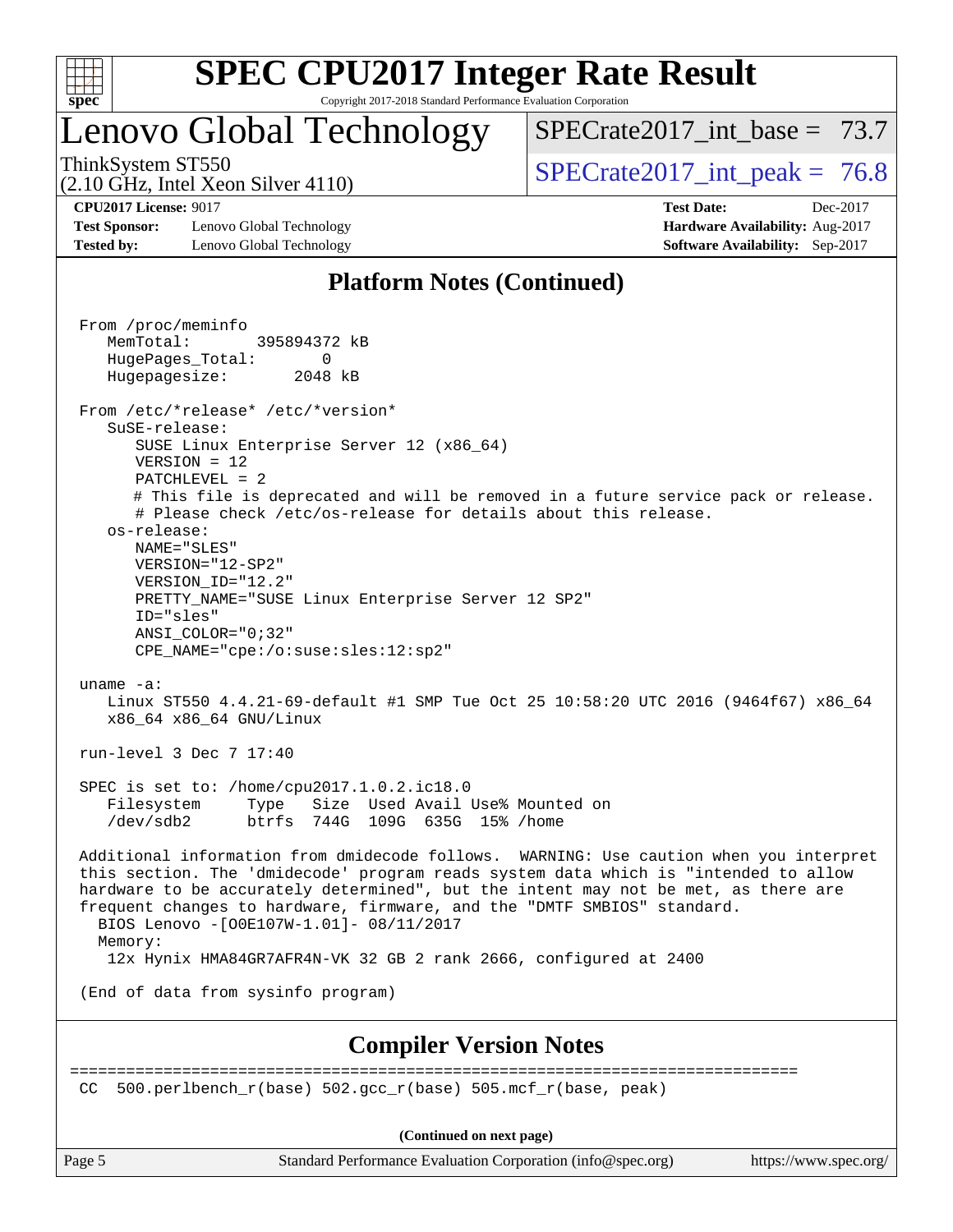

Copyright 2017-2018 Standard Performance Evaluation Corporation

### Lenovo Global Technology

[SPECrate2017\\_int\\_base =](http://www.spec.org/auto/cpu2017/Docs/result-fields.html#SPECrate2017intbase) 73.7

(2.10 GHz, Intel Xeon Silver 4110)

ThinkSystem ST550<br>  $(2.10 \text{ GHz. Intel } \text{Yeon Silver } (4110))$   $\text{SPECrate}$   $2017\_int\_peak = 76.8$ 

**[Test Sponsor:](http://www.spec.org/auto/cpu2017/Docs/result-fields.html#TestSponsor)** Lenovo Global Technology **[Hardware Availability:](http://www.spec.org/auto/cpu2017/Docs/result-fields.html#HardwareAvailability)** Aug-2017 **[Tested by:](http://www.spec.org/auto/cpu2017/Docs/result-fields.html#Testedby)** Lenovo Global Technology **[Software Availability:](http://www.spec.org/auto/cpu2017/Docs/result-fields.html#SoftwareAvailability)** Sep-2017

**[CPU2017 License:](http://www.spec.org/auto/cpu2017/Docs/result-fields.html#CPU2017License)** 9017 **[Test Date:](http://www.spec.org/auto/cpu2017/Docs/result-fields.html#TestDate)** Dec-2017

#### **[Compiler Version Notes \(Continued\)](http://www.spec.org/auto/cpu2017/Docs/result-fields.html#CompilerVersionNotes)**

| $525.x264_r(base, peak) 557.xz_r(base, peak)$                                                                              |
|----------------------------------------------------------------------------------------------------------------------------|
| icc (ICC) 18.0.0 20170811<br>Copyright (C) 1985-2017 Intel Corporation. All rights reserved.                               |
| 500.perlbench_r(peak) 502.gcc_r(peak)<br>CC.                                                                               |
| icc (ICC) 18.0.0 20170811<br>Copyright (C) 1985-2017 Intel Corporation. All rights reserved.                               |
| CXXC 520.omnetpp_r(base) 523.xalancbmk_r(base) 531.deepsjeng_r(base)<br>$541.$ leela $r(base)$                             |
| icpc (ICC) 18.0.0 20170811<br>Copyright (C) 1985-2017 Intel Corporation. All rights reserved.                              |
| CXXC 520.omnetpp $r(\text{peak})$ 523.xalancbmk $r(\text{peak})$ 531.deepsjeng $r(\text{peak})$<br>$541.$ leela $r$ (peak) |
| icpc (ICC) 18.0.0 20170811<br>Copyright (C) 1985-2017 Intel Corporation. All rights reserved.                              |
| $548$ . exchange2 $r(base, peak)$<br>FC                                                                                    |
| ifort (IFORT) 18.0.0 20170811<br>Copyright (C) 1985-2017 Intel Corporation. All rights reserved.                           |

### **[Base Compiler Invocation](http://www.spec.org/auto/cpu2017/Docs/result-fields.html#BaseCompilerInvocation)**

[C benchmarks](http://www.spec.org/auto/cpu2017/Docs/result-fields.html#Cbenchmarks): [icc](http://www.spec.org/cpu2017/results/res2018q1/cpu2017-20180108-02541.flags.html#user_CCbase_intel_icc_18.0_66fc1ee009f7361af1fbd72ca7dcefbb700085f36577c54f309893dd4ec40d12360134090235512931783d35fd58c0460139e722d5067c5574d8eaf2b3e37e92)

[C++ benchmarks:](http://www.spec.org/auto/cpu2017/Docs/result-fields.html#CXXbenchmarks) [icpc](http://www.spec.org/cpu2017/results/res2018q1/cpu2017-20180108-02541.flags.html#user_CXXbase_intel_icpc_18.0_c510b6838c7f56d33e37e94d029a35b4a7bccf4766a728ee175e80a419847e808290a9b78be685c44ab727ea267ec2f070ec5dc83b407c0218cded6866a35d07)

[Fortran benchmarks](http://www.spec.org/auto/cpu2017/Docs/result-fields.html#Fortranbenchmarks): [ifort](http://www.spec.org/cpu2017/results/res2018q1/cpu2017-20180108-02541.flags.html#user_FCbase_intel_ifort_18.0_8111460550e3ca792625aed983ce982f94888b8b503583aa7ba2b8303487b4d8a21a13e7191a45c5fd58ff318f48f9492884d4413fa793fd88dd292cad7027ca)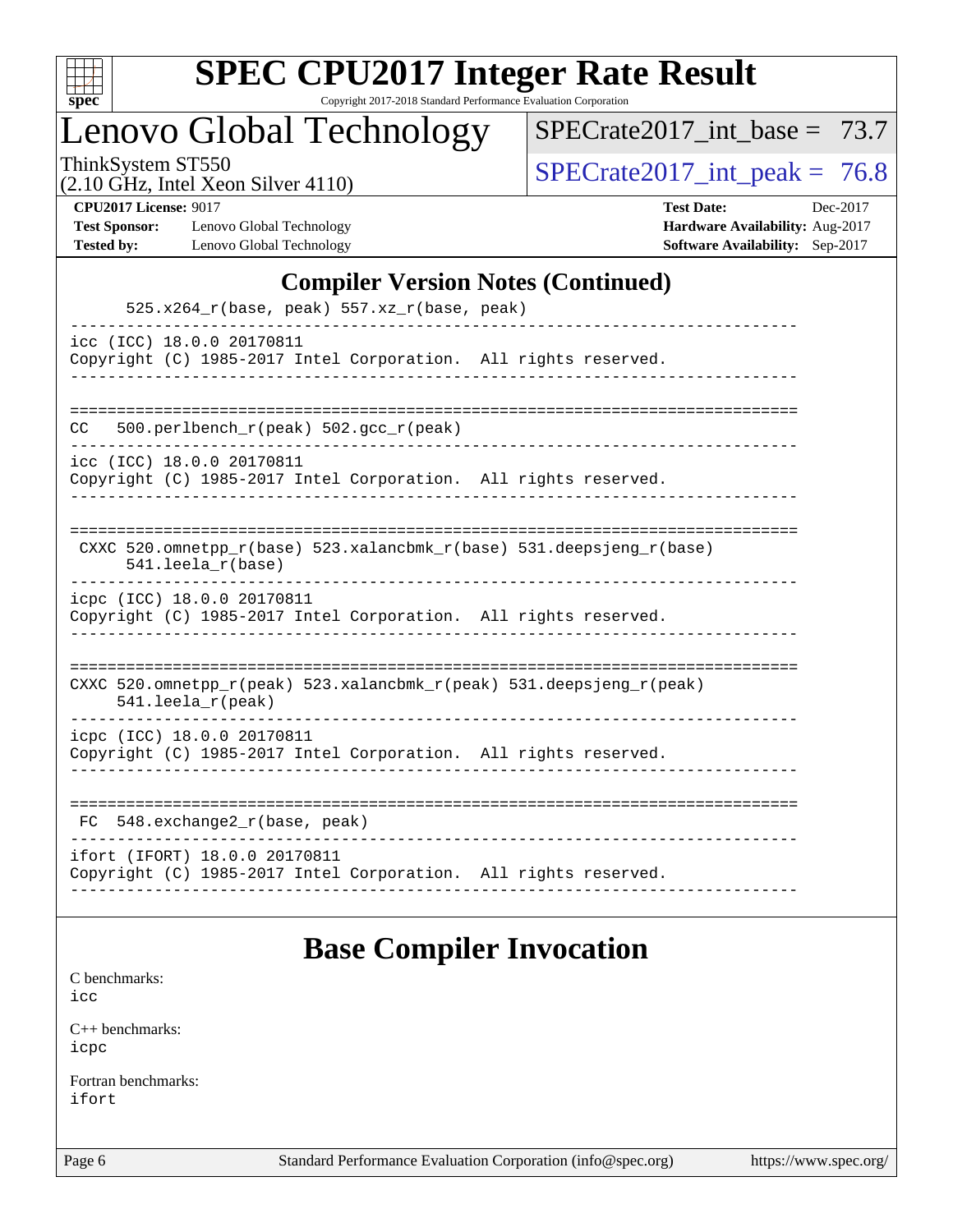

### Lenovo Global Technology

SPECrate2017 int\_base =  $73.7$ 

(2.10 GHz, Intel Xeon Silver 4110)

ThinkSystem ST550  $SPECrate2017$  int peak = 76.8

**[CPU2017 License:](http://www.spec.org/auto/cpu2017/Docs/result-fields.html#CPU2017License)** 9017 **[Test Date:](http://www.spec.org/auto/cpu2017/Docs/result-fields.html#TestDate)** Dec-2017

**[Test Sponsor:](http://www.spec.org/auto/cpu2017/Docs/result-fields.html#TestSponsor)** Lenovo Global Technology **[Hardware Availability:](http://www.spec.org/auto/cpu2017/Docs/result-fields.html#HardwareAvailability)** Aug-2017 **[Tested by:](http://www.spec.org/auto/cpu2017/Docs/result-fields.html#Testedby)** Lenovo Global Technology **[Software Availability:](http://www.spec.org/auto/cpu2017/Docs/result-fields.html#SoftwareAvailability)** Sep-2017

### **[Base Portability Flags](http://www.spec.org/auto/cpu2017/Docs/result-fields.html#BasePortabilityFlags)**

 500.perlbench\_r: [-DSPEC\\_LP64](http://www.spec.org/cpu2017/results/res2018q1/cpu2017-20180108-02541.flags.html#b500.perlbench_r_basePORTABILITY_DSPEC_LP64) [-DSPEC\\_LINUX\\_X64](http://www.spec.org/cpu2017/results/res2018q1/cpu2017-20180108-02541.flags.html#b500.perlbench_r_baseCPORTABILITY_DSPEC_LINUX_X64) 502.gcc\_r: [-DSPEC\\_LP64](http://www.spec.org/cpu2017/results/res2018q1/cpu2017-20180108-02541.flags.html#suite_basePORTABILITY502_gcc_r_DSPEC_LP64) 505.mcf\_r: [-DSPEC\\_LP64](http://www.spec.org/cpu2017/results/res2018q1/cpu2017-20180108-02541.flags.html#suite_basePORTABILITY505_mcf_r_DSPEC_LP64) 520.omnetpp\_r: [-DSPEC\\_LP64](http://www.spec.org/cpu2017/results/res2018q1/cpu2017-20180108-02541.flags.html#suite_basePORTABILITY520_omnetpp_r_DSPEC_LP64) 523.xalancbmk\_r: [-DSPEC\\_LP64](http://www.spec.org/cpu2017/results/res2018q1/cpu2017-20180108-02541.flags.html#suite_basePORTABILITY523_xalancbmk_r_DSPEC_LP64) [-DSPEC\\_LINUX](http://www.spec.org/cpu2017/results/res2018q1/cpu2017-20180108-02541.flags.html#b523.xalancbmk_r_baseCXXPORTABILITY_DSPEC_LINUX) 525.x264\_r: [-DSPEC\\_LP64](http://www.spec.org/cpu2017/results/res2018q1/cpu2017-20180108-02541.flags.html#suite_basePORTABILITY525_x264_r_DSPEC_LP64) 531.deepsjeng\_r: [-DSPEC\\_LP64](http://www.spec.org/cpu2017/results/res2018q1/cpu2017-20180108-02541.flags.html#suite_basePORTABILITY531_deepsjeng_r_DSPEC_LP64) 541.leela\_r: [-DSPEC\\_LP64](http://www.spec.org/cpu2017/results/res2018q1/cpu2017-20180108-02541.flags.html#suite_basePORTABILITY541_leela_r_DSPEC_LP64) 548.exchange2\_r: [-DSPEC\\_LP64](http://www.spec.org/cpu2017/results/res2018q1/cpu2017-20180108-02541.flags.html#suite_basePORTABILITY548_exchange2_r_DSPEC_LP64) 557.xz\_r: [-DSPEC\\_LP64](http://www.spec.org/cpu2017/results/res2018q1/cpu2017-20180108-02541.flags.html#suite_basePORTABILITY557_xz_r_DSPEC_LP64)

### **[Base Optimization Flags](http://www.spec.org/auto/cpu2017/Docs/result-fields.html#BaseOptimizationFlags)**

[C benchmarks](http://www.spec.org/auto/cpu2017/Docs/result-fields.html#Cbenchmarks):

[-Wl,-z,muldefs](http://www.spec.org/cpu2017/results/res2018q1/cpu2017-20180108-02541.flags.html#user_CCbase_link_force_multiple1_b4cbdb97b34bdee9ceefcfe54f4c8ea74255f0b02a4b23e853cdb0e18eb4525ac79b5a88067c842dd0ee6996c24547a27a4b99331201badda8798ef8a743f577) [-xCORE-AVX2](http://www.spec.org/cpu2017/results/res2018q1/cpu2017-20180108-02541.flags.html#user_CCbase_f-xCORE-AVX2) [-ipo](http://www.spec.org/cpu2017/results/res2018q1/cpu2017-20180108-02541.flags.html#user_CCbase_f-ipo) [-O3](http://www.spec.org/cpu2017/results/res2018q1/cpu2017-20180108-02541.flags.html#user_CCbase_f-O3) [-no-prec-div](http://www.spec.org/cpu2017/results/res2018q1/cpu2017-20180108-02541.flags.html#user_CCbase_f-no-prec-div) [-qopt-mem-layout-trans=3](http://www.spec.org/cpu2017/results/res2018q1/cpu2017-20180108-02541.flags.html#user_CCbase_f-qopt-mem-layout-trans_de80db37974c74b1f0e20d883f0b675c88c3b01e9d123adea9b28688d64333345fb62bc4a798493513fdb68f60282f9a726aa07f478b2f7113531aecce732043) [-L/usr/local/je5.0.1-64/lib](http://www.spec.org/cpu2017/results/res2018q1/cpu2017-20180108-02541.flags.html#user_CCbase_jemalloc_link_path64_4b10a636b7bce113509b17f3bd0d6226c5fb2346b9178c2d0232c14f04ab830f976640479e5c33dc2bcbbdad86ecfb6634cbbd4418746f06f368b512fced5394) [-ljemalloc](http://www.spec.org/cpu2017/results/res2018q1/cpu2017-20180108-02541.flags.html#user_CCbase_jemalloc_link_lib_d1249b907c500fa1c0672f44f562e3d0f79738ae9e3c4a9c376d49f265a04b9c99b167ecedbf6711b3085be911c67ff61f150a17b3472be731631ba4d0471706)

[C++ benchmarks:](http://www.spec.org/auto/cpu2017/Docs/result-fields.html#CXXbenchmarks)

[-Wl,-z,muldefs](http://www.spec.org/cpu2017/results/res2018q1/cpu2017-20180108-02541.flags.html#user_CXXbase_link_force_multiple1_b4cbdb97b34bdee9ceefcfe54f4c8ea74255f0b02a4b23e853cdb0e18eb4525ac79b5a88067c842dd0ee6996c24547a27a4b99331201badda8798ef8a743f577) [-xCORE-AVX2](http://www.spec.org/cpu2017/results/res2018q1/cpu2017-20180108-02541.flags.html#user_CXXbase_f-xCORE-AVX2) [-ipo](http://www.spec.org/cpu2017/results/res2018q1/cpu2017-20180108-02541.flags.html#user_CXXbase_f-ipo) [-O3](http://www.spec.org/cpu2017/results/res2018q1/cpu2017-20180108-02541.flags.html#user_CXXbase_f-O3) [-no-prec-div](http://www.spec.org/cpu2017/results/res2018q1/cpu2017-20180108-02541.flags.html#user_CXXbase_f-no-prec-div) [-qopt-mem-layout-trans=3](http://www.spec.org/cpu2017/results/res2018q1/cpu2017-20180108-02541.flags.html#user_CXXbase_f-qopt-mem-layout-trans_de80db37974c74b1f0e20d883f0b675c88c3b01e9d123adea9b28688d64333345fb62bc4a798493513fdb68f60282f9a726aa07f478b2f7113531aecce732043) [-L/usr/local/je5.0.1-64/lib](http://www.spec.org/cpu2017/results/res2018q1/cpu2017-20180108-02541.flags.html#user_CXXbase_jemalloc_link_path64_4b10a636b7bce113509b17f3bd0d6226c5fb2346b9178c2d0232c14f04ab830f976640479e5c33dc2bcbbdad86ecfb6634cbbd4418746f06f368b512fced5394) [-ljemalloc](http://www.spec.org/cpu2017/results/res2018q1/cpu2017-20180108-02541.flags.html#user_CXXbase_jemalloc_link_lib_d1249b907c500fa1c0672f44f562e3d0f79738ae9e3c4a9c376d49f265a04b9c99b167ecedbf6711b3085be911c67ff61f150a17b3472be731631ba4d0471706)

#### [Fortran benchmarks](http://www.spec.org/auto/cpu2017/Docs/result-fields.html#Fortranbenchmarks):

[-Wl,-z,muldefs](http://www.spec.org/cpu2017/results/res2018q1/cpu2017-20180108-02541.flags.html#user_FCbase_link_force_multiple1_b4cbdb97b34bdee9ceefcfe54f4c8ea74255f0b02a4b23e853cdb0e18eb4525ac79b5a88067c842dd0ee6996c24547a27a4b99331201badda8798ef8a743f577) [-xCORE-AVX2](http://www.spec.org/cpu2017/results/res2018q1/cpu2017-20180108-02541.flags.html#user_FCbase_f-xCORE-AVX2) [-ipo](http://www.spec.org/cpu2017/results/res2018q1/cpu2017-20180108-02541.flags.html#user_FCbase_f-ipo) [-O3](http://www.spec.org/cpu2017/results/res2018q1/cpu2017-20180108-02541.flags.html#user_FCbase_f-O3) [-no-prec-div](http://www.spec.org/cpu2017/results/res2018q1/cpu2017-20180108-02541.flags.html#user_FCbase_f-no-prec-div) [-qopt-mem-layout-trans=3](http://www.spec.org/cpu2017/results/res2018q1/cpu2017-20180108-02541.flags.html#user_FCbase_f-qopt-mem-layout-trans_de80db37974c74b1f0e20d883f0b675c88c3b01e9d123adea9b28688d64333345fb62bc4a798493513fdb68f60282f9a726aa07f478b2f7113531aecce732043) [-nostandard-realloc-lhs](http://www.spec.org/cpu2017/results/res2018q1/cpu2017-20180108-02541.flags.html#user_FCbase_f_2003_std_realloc_82b4557e90729c0f113870c07e44d33d6f5a304b4f63d4c15d2d0f1fab99f5daaed73bdb9275d9ae411527f28b936061aa8b9c8f2d63842963b95c9dd6426b8a) [-align array32byte](http://www.spec.org/cpu2017/results/res2018q1/cpu2017-20180108-02541.flags.html#user_FCbase_align_array32byte_b982fe038af199962ba9a80c053b8342c548c85b40b8e86eb3cc33dee0d7986a4af373ac2d51c3f7cf710a18d62fdce2948f201cd044323541f22fc0fffc51b6) [-L/usr/local/je5.0.1-64/lib](http://www.spec.org/cpu2017/results/res2018q1/cpu2017-20180108-02541.flags.html#user_FCbase_jemalloc_link_path64_4b10a636b7bce113509b17f3bd0d6226c5fb2346b9178c2d0232c14f04ab830f976640479e5c33dc2bcbbdad86ecfb6634cbbd4418746f06f368b512fced5394) [-ljemalloc](http://www.spec.org/cpu2017/results/res2018q1/cpu2017-20180108-02541.flags.html#user_FCbase_jemalloc_link_lib_d1249b907c500fa1c0672f44f562e3d0f79738ae9e3c4a9c376d49f265a04b9c99b167ecedbf6711b3085be911c67ff61f150a17b3472be731631ba4d0471706)

### **[Base Other Flags](http://www.spec.org/auto/cpu2017/Docs/result-fields.html#BaseOtherFlags)**

[C benchmarks](http://www.spec.org/auto/cpu2017/Docs/result-fields.html#Cbenchmarks):  $-m64 - std= c11$  $-m64 - std= c11$ 

[C++ benchmarks:](http://www.spec.org/auto/cpu2017/Docs/result-fields.html#CXXbenchmarks)  $-m64$ 

[Fortran benchmarks](http://www.spec.org/auto/cpu2017/Docs/result-fields.html#Fortranbenchmarks): [-m64](http://www.spec.org/cpu2017/results/res2018q1/cpu2017-20180108-02541.flags.html#user_FCbase_intel_intel64_18.0_af43caccfc8ded86e7699f2159af6efc7655f51387b94da716254467f3c01020a5059329e2569e4053f409e7c9202a7efc638f7a6d1ffb3f52dea4a3e31d82ab)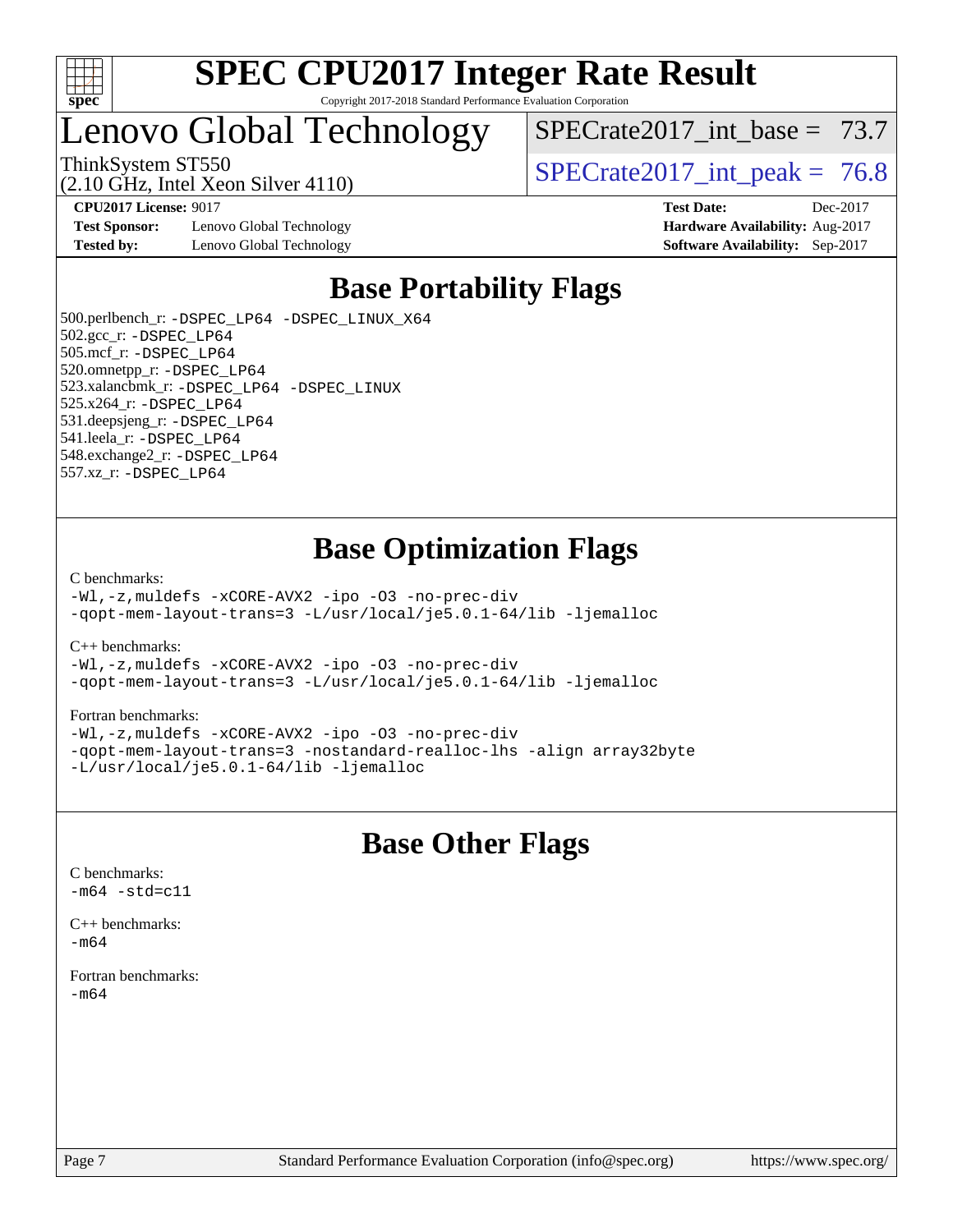

### Lenovo Global Technology

SPECrate2017 int\_base =  $73.7$ 

(2.10 GHz, Intel Xeon Silver 4110)

ThinkSystem ST550  $SPECrate2017$  int peak = 76.8

**[Test Sponsor:](http://www.spec.org/auto/cpu2017/Docs/result-fields.html#TestSponsor)** Lenovo Global Technology **[Hardware Availability:](http://www.spec.org/auto/cpu2017/Docs/result-fields.html#HardwareAvailability)** Aug-2017 **[Tested by:](http://www.spec.org/auto/cpu2017/Docs/result-fields.html#Testedby)** Lenovo Global Technology **[Software Availability:](http://www.spec.org/auto/cpu2017/Docs/result-fields.html#SoftwareAvailability)** Sep-2017

**[CPU2017 License:](http://www.spec.org/auto/cpu2017/Docs/result-fields.html#CPU2017License)** 9017 **[Test Date:](http://www.spec.org/auto/cpu2017/Docs/result-fields.html#TestDate)** Dec-2017

### **[Peak Compiler Invocation](http://www.spec.org/auto/cpu2017/Docs/result-fields.html#PeakCompilerInvocation)**

[C benchmarks:](http://www.spec.org/auto/cpu2017/Docs/result-fields.html#Cbenchmarks)

[icc](http://www.spec.org/cpu2017/results/res2018q1/cpu2017-20180108-02541.flags.html#user_CCpeak_intel_icc_18.0_66fc1ee009f7361af1fbd72ca7dcefbb700085f36577c54f309893dd4ec40d12360134090235512931783d35fd58c0460139e722d5067c5574d8eaf2b3e37e92)

[C++ benchmarks:](http://www.spec.org/auto/cpu2017/Docs/result-fields.html#CXXbenchmarks) [icpc](http://www.spec.org/cpu2017/results/res2018q1/cpu2017-20180108-02541.flags.html#user_CXXpeak_intel_icpc_18.0_c510b6838c7f56d33e37e94d029a35b4a7bccf4766a728ee175e80a419847e808290a9b78be685c44ab727ea267ec2f070ec5dc83b407c0218cded6866a35d07)

[Fortran benchmarks](http://www.spec.org/auto/cpu2017/Docs/result-fields.html#Fortranbenchmarks): [ifort](http://www.spec.org/cpu2017/results/res2018q1/cpu2017-20180108-02541.flags.html#user_FCpeak_intel_ifort_18.0_8111460550e3ca792625aed983ce982f94888b8b503583aa7ba2b8303487b4d8a21a13e7191a45c5fd58ff318f48f9492884d4413fa793fd88dd292cad7027ca)

### **[Peak Portability Flags](http://www.spec.org/auto/cpu2017/Docs/result-fields.html#PeakPortabilityFlags)**

 500.perlbench\_r: [-DSPEC\\_LP64](http://www.spec.org/cpu2017/results/res2018q1/cpu2017-20180108-02541.flags.html#b500.perlbench_r_peakPORTABILITY_DSPEC_LP64) [-DSPEC\\_LINUX\\_X64](http://www.spec.org/cpu2017/results/res2018q1/cpu2017-20180108-02541.flags.html#b500.perlbench_r_peakCPORTABILITY_DSPEC_LINUX_X64) 502.gcc\_r: [-D\\_FILE\\_OFFSET\\_BITS=64](http://www.spec.org/cpu2017/results/res2018q1/cpu2017-20180108-02541.flags.html#user_peakPORTABILITY502_gcc_r_file_offset_bits_64_5ae949a99b284ddf4e95728d47cb0843d81b2eb0e18bdfe74bbf0f61d0b064f4bda2f10ea5eb90e1dcab0e84dbc592acfc5018bc955c18609f94ddb8d550002c) 505.mcf\_r: [-DSPEC\\_LP64](http://www.spec.org/cpu2017/results/res2018q1/cpu2017-20180108-02541.flags.html#suite_peakPORTABILITY505_mcf_r_DSPEC_LP64) 520.omnetpp\_r: [-DSPEC\\_LP64](http://www.spec.org/cpu2017/results/res2018q1/cpu2017-20180108-02541.flags.html#suite_peakPORTABILITY520_omnetpp_r_DSPEC_LP64) 523.xalancbmk\_r: [-D\\_FILE\\_OFFSET\\_BITS=64](http://www.spec.org/cpu2017/results/res2018q1/cpu2017-20180108-02541.flags.html#user_peakPORTABILITY523_xalancbmk_r_file_offset_bits_64_5ae949a99b284ddf4e95728d47cb0843d81b2eb0e18bdfe74bbf0f61d0b064f4bda2f10ea5eb90e1dcab0e84dbc592acfc5018bc955c18609f94ddb8d550002c) [-DSPEC\\_LINUX](http://www.spec.org/cpu2017/results/res2018q1/cpu2017-20180108-02541.flags.html#b523.xalancbmk_r_peakCXXPORTABILITY_DSPEC_LINUX) 525.x264\_r: [-DSPEC\\_LP64](http://www.spec.org/cpu2017/results/res2018q1/cpu2017-20180108-02541.flags.html#suite_peakPORTABILITY525_x264_r_DSPEC_LP64) 531.deepsjeng\_r: [-DSPEC\\_LP64](http://www.spec.org/cpu2017/results/res2018q1/cpu2017-20180108-02541.flags.html#suite_peakPORTABILITY531_deepsjeng_r_DSPEC_LP64) 541.leela\_r: [-DSPEC\\_LP64](http://www.spec.org/cpu2017/results/res2018q1/cpu2017-20180108-02541.flags.html#suite_peakPORTABILITY541_leela_r_DSPEC_LP64) 548.exchange2\_r: [-DSPEC\\_LP64](http://www.spec.org/cpu2017/results/res2018q1/cpu2017-20180108-02541.flags.html#suite_peakPORTABILITY548_exchange2_r_DSPEC_LP64) 557.xz\_r: [-DSPEC\\_LP64](http://www.spec.org/cpu2017/results/res2018q1/cpu2017-20180108-02541.flags.html#suite_peakPORTABILITY557_xz_r_DSPEC_LP64)

### **[Peak Optimization Flags](http://www.spec.org/auto/cpu2017/Docs/result-fields.html#PeakOptimizationFlags)**

[C benchmarks](http://www.spec.org/auto/cpu2017/Docs/result-fields.html#Cbenchmarks):

 500.perlbench\_r: [-Wl,-z,muldefs](http://www.spec.org/cpu2017/results/res2018q1/cpu2017-20180108-02541.flags.html#user_peakEXTRA_LDFLAGS500_perlbench_r_link_force_multiple1_b4cbdb97b34bdee9ceefcfe54f4c8ea74255f0b02a4b23e853cdb0e18eb4525ac79b5a88067c842dd0ee6996c24547a27a4b99331201badda8798ef8a743f577) [-prof-gen](http://www.spec.org/cpu2017/results/res2018q1/cpu2017-20180108-02541.flags.html#user_peakPASS1_CFLAGSPASS1_LDFLAGS500_perlbench_r_prof_gen_5aa4926d6013ddb2a31985c654b3eb18169fc0c6952a63635c234f711e6e63dd76e94ad52365559451ec499a2cdb89e4dc58ba4c67ef54ca681ffbe1461d6b36)(pass 1) [-prof-use](http://www.spec.org/cpu2017/results/res2018q1/cpu2017-20180108-02541.flags.html#user_peakPASS2_CFLAGSPASS2_LDFLAGS500_perlbench_r_prof_use_1a21ceae95f36a2b53c25747139a6c16ca95bd9def2a207b4f0849963b97e94f5260e30a0c64f4bb623698870e679ca08317ef8150905d41bd88c6f78df73f19)(pass 2) [-ipo](http://www.spec.org/cpu2017/results/res2018q1/cpu2017-20180108-02541.flags.html#user_peakPASS1_COPTIMIZEPASS2_COPTIMIZE500_perlbench_r_f-ipo) [-xCORE-AVX2](http://www.spec.org/cpu2017/results/res2018q1/cpu2017-20180108-02541.flags.html#user_peakPASS2_COPTIMIZE500_perlbench_r_f-xCORE-AVX2) [-O3](http://www.spec.org/cpu2017/results/res2018q1/cpu2017-20180108-02541.flags.html#user_peakPASS1_COPTIMIZEPASS2_COPTIMIZE500_perlbench_r_f-O3) [-no-prec-div](http://www.spec.org/cpu2017/results/res2018q1/cpu2017-20180108-02541.flags.html#user_peakPASS1_COPTIMIZEPASS2_COPTIMIZE500_perlbench_r_f-no-prec-div) [-qopt-mem-layout-trans=3](http://www.spec.org/cpu2017/results/res2018q1/cpu2017-20180108-02541.flags.html#user_peakPASS1_COPTIMIZEPASS2_COPTIMIZE500_perlbench_r_f-qopt-mem-layout-trans_de80db37974c74b1f0e20d883f0b675c88c3b01e9d123adea9b28688d64333345fb62bc4a798493513fdb68f60282f9a726aa07f478b2f7113531aecce732043) [-fno-strict-overflow](http://www.spec.org/cpu2017/results/res2018q1/cpu2017-20180108-02541.flags.html#user_peakEXTRA_OPTIMIZE500_perlbench_r_f-fno-strict-overflow) [-L/usr/local/je5.0.1-64/lib](http://www.spec.org/cpu2017/results/res2018q1/cpu2017-20180108-02541.flags.html#user_peakEXTRA_LIBS500_perlbench_r_jemalloc_link_path64_4b10a636b7bce113509b17f3bd0d6226c5fb2346b9178c2d0232c14f04ab830f976640479e5c33dc2bcbbdad86ecfb6634cbbd4418746f06f368b512fced5394) [-ljemalloc](http://www.spec.org/cpu2017/results/res2018q1/cpu2017-20180108-02541.flags.html#user_peakEXTRA_LIBS500_perlbench_r_jemalloc_link_lib_d1249b907c500fa1c0672f44f562e3d0f79738ae9e3c4a9c376d49f265a04b9c99b167ecedbf6711b3085be911c67ff61f150a17b3472be731631ba4d0471706) 502.gcc\_r: [-L/opt/intel/compilers\\_and\\_libraries\\_2018/linux/lib/ia32](http://www.spec.org/cpu2017/results/res2018q1/cpu2017-20180108-02541.flags.html#user_peakCCLD502_gcc_r_Enable-32bit-runtime_af243bdb1d79e4c7a4f720bf8275e627de2ecd461de63307bc14cef0633fde3cd7bb2facb32dcc8be9566045fb55d40ce2b72b725f73827aa7833441b71b9343) [-Wl,-z,muldefs](http://www.spec.org/cpu2017/results/res2018q1/cpu2017-20180108-02541.flags.html#user_peakEXTRA_LDFLAGS502_gcc_r_link_force_multiple1_b4cbdb97b34bdee9ceefcfe54f4c8ea74255f0b02a4b23e853cdb0e18eb4525ac79b5a88067c842dd0ee6996c24547a27a4b99331201badda8798ef8a743f577) [-prof-gen](http://www.spec.org/cpu2017/results/res2018q1/cpu2017-20180108-02541.flags.html#user_peakPASS1_CFLAGSPASS1_LDFLAGS502_gcc_r_prof_gen_5aa4926d6013ddb2a31985c654b3eb18169fc0c6952a63635c234f711e6e63dd76e94ad52365559451ec499a2cdb89e4dc58ba4c67ef54ca681ffbe1461d6b36)(pass 1) [-prof-use](http://www.spec.org/cpu2017/results/res2018q1/cpu2017-20180108-02541.flags.html#user_peakPASS2_CFLAGSPASS2_LDFLAGS502_gcc_r_prof_use_1a21ceae95f36a2b53c25747139a6c16ca95bd9def2a207b4f0849963b97e94f5260e30a0c64f4bb623698870e679ca08317ef8150905d41bd88c6f78df73f19)(pass 2) [-ipo](http://www.spec.org/cpu2017/results/res2018q1/cpu2017-20180108-02541.flags.html#user_peakPASS1_COPTIMIZEPASS2_COPTIMIZE502_gcc_r_f-ipo) [-xCORE-AVX2](http://www.spec.org/cpu2017/results/res2018q1/cpu2017-20180108-02541.flags.html#user_peakPASS2_COPTIMIZE502_gcc_r_f-xCORE-AVX2) [-O3](http://www.spec.org/cpu2017/results/res2018q1/cpu2017-20180108-02541.flags.html#user_peakPASS1_COPTIMIZEPASS2_COPTIMIZE502_gcc_r_f-O3) [-no-prec-div](http://www.spec.org/cpu2017/results/res2018q1/cpu2017-20180108-02541.flags.html#user_peakPASS1_COPTIMIZEPASS2_COPTIMIZE502_gcc_r_f-no-prec-div) [-qopt-mem-layout-trans=3](http://www.spec.org/cpu2017/results/res2018q1/cpu2017-20180108-02541.flags.html#user_peakPASS1_COPTIMIZEPASS2_COPTIMIZE502_gcc_r_f-qopt-mem-layout-trans_de80db37974c74b1f0e20d883f0b675c88c3b01e9d123adea9b28688d64333345fb62bc4a798493513fdb68f60282f9a726aa07f478b2f7113531aecce732043) [-L/usr/local/je5.0.1-32/lib](http://www.spec.org/cpu2017/results/res2018q1/cpu2017-20180108-02541.flags.html#user_peakEXTRA_LIBS502_gcc_r_jemalloc_link_path32_e29f22e8e6c17053bbc6a0971f5a9c01a601a06bb1a59df2084b77a2fe0a2995b64fd4256feaeea39eeba3aae142e96e2b2b0a28974019c0c0c88139a84f900a) [-ljemalloc](http://www.spec.org/cpu2017/results/res2018q1/cpu2017-20180108-02541.flags.html#user_peakEXTRA_LIBS502_gcc_r_jemalloc_link_lib_d1249b907c500fa1c0672f44f562e3d0f79738ae9e3c4a9c376d49f265a04b9c99b167ecedbf6711b3085be911c67ff61f150a17b3472be731631ba4d0471706) 505.mcf\_r: [-Wl,-z,muldefs](http://www.spec.org/cpu2017/results/res2018q1/cpu2017-20180108-02541.flags.html#user_peakEXTRA_LDFLAGS505_mcf_r_link_force_multiple1_b4cbdb97b34bdee9ceefcfe54f4c8ea74255f0b02a4b23e853cdb0e18eb4525ac79b5a88067c842dd0ee6996c24547a27a4b99331201badda8798ef8a743f577) [-xCORE-AVX2](http://www.spec.org/cpu2017/results/res2018q1/cpu2017-20180108-02541.flags.html#user_peakCOPTIMIZE505_mcf_r_f-xCORE-AVX2) [-ipo](http://www.spec.org/cpu2017/results/res2018q1/cpu2017-20180108-02541.flags.html#user_peakCOPTIMIZE505_mcf_r_f-ipo) [-O3](http://www.spec.org/cpu2017/results/res2018q1/cpu2017-20180108-02541.flags.html#user_peakCOPTIMIZE505_mcf_r_f-O3) [-no-prec-div](http://www.spec.org/cpu2017/results/res2018q1/cpu2017-20180108-02541.flags.html#user_peakCOPTIMIZE505_mcf_r_f-no-prec-div) [-qopt-mem-layout-trans=3](http://www.spec.org/cpu2017/results/res2018q1/cpu2017-20180108-02541.flags.html#user_peakCOPTIMIZE505_mcf_r_f-qopt-mem-layout-trans_de80db37974c74b1f0e20d883f0b675c88c3b01e9d123adea9b28688d64333345fb62bc4a798493513fdb68f60282f9a726aa07f478b2f7113531aecce732043) [-L/usr/local/je5.0.1-64/lib](http://www.spec.org/cpu2017/results/res2018q1/cpu2017-20180108-02541.flags.html#user_peakEXTRA_LIBS505_mcf_r_jemalloc_link_path64_4b10a636b7bce113509b17f3bd0d6226c5fb2346b9178c2d0232c14f04ab830f976640479e5c33dc2bcbbdad86ecfb6634cbbd4418746f06f368b512fced5394) [-ljemalloc](http://www.spec.org/cpu2017/results/res2018q1/cpu2017-20180108-02541.flags.html#user_peakEXTRA_LIBS505_mcf_r_jemalloc_link_lib_d1249b907c500fa1c0672f44f562e3d0f79738ae9e3c4a9c376d49f265a04b9c99b167ecedbf6711b3085be911c67ff61f150a17b3472be731631ba4d0471706) 525.x264\_r: [-Wl,-z,muldefs](http://www.spec.org/cpu2017/results/res2018q1/cpu2017-20180108-02541.flags.html#user_peakEXTRA_LDFLAGS525_x264_r_link_force_multiple1_b4cbdb97b34bdee9ceefcfe54f4c8ea74255f0b02a4b23e853cdb0e18eb4525ac79b5a88067c842dd0ee6996c24547a27a4b99331201badda8798ef8a743f577) [-xCORE-AVX2](http://www.spec.org/cpu2017/results/res2018q1/cpu2017-20180108-02541.flags.html#user_peakCOPTIMIZE525_x264_r_f-xCORE-AVX2) [-ipo](http://www.spec.org/cpu2017/results/res2018q1/cpu2017-20180108-02541.flags.html#user_peakCOPTIMIZE525_x264_r_f-ipo) [-O3](http://www.spec.org/cpu2017/results/res2018q1/cpu2017-20180108-02541.flags.html#user_peakCOPTIMIZE525_x264_r_f-O3) [-no-prec-div](http://www.spec.org/cpu2017/results/res2018q1/cpu2017-20180108-02541.flags.html#user_peakCOPTIMIZE525_x264_r_f-no-prec-div) [-qopt-mem-layout-trans=3](http://www.spec.org/cpu2017/results/res2018q1/cpu2017-20180108-02541.flags.html#user_peakCOPTIMIZE525_x264_r_f-qopt-mem-layout-trans_de80db37974c74b1f0e20d883f0b675c88c3b01e9d123adea9b28688d64333345fb62bc4a798493513fdb68f60282f9a726aa07f478b2f7113531aecce732043) [-fno-alias](http://www.spec.org/cpu2017/results/res2018q1/cpu2017-20180108-02541.flags.html#user_peakEXTRA_OPTIMIZE525_x264_r_f-no-alias_77dbac10d91cbfe898fbf4a29d1b29b694089caa623bdd1baccc9957d4edbe8d106c0b357e2748a65b44fc9e83d78098bb898077f3fe92f9faf24f7bd4a07ed7) **(Continued on next page)**

| Page 8 | Standard Performance Evaluation Corporation (info@spec.org) | https://www.spec.org/ |
|--------|-------------------------------------------------------------|-----------------------|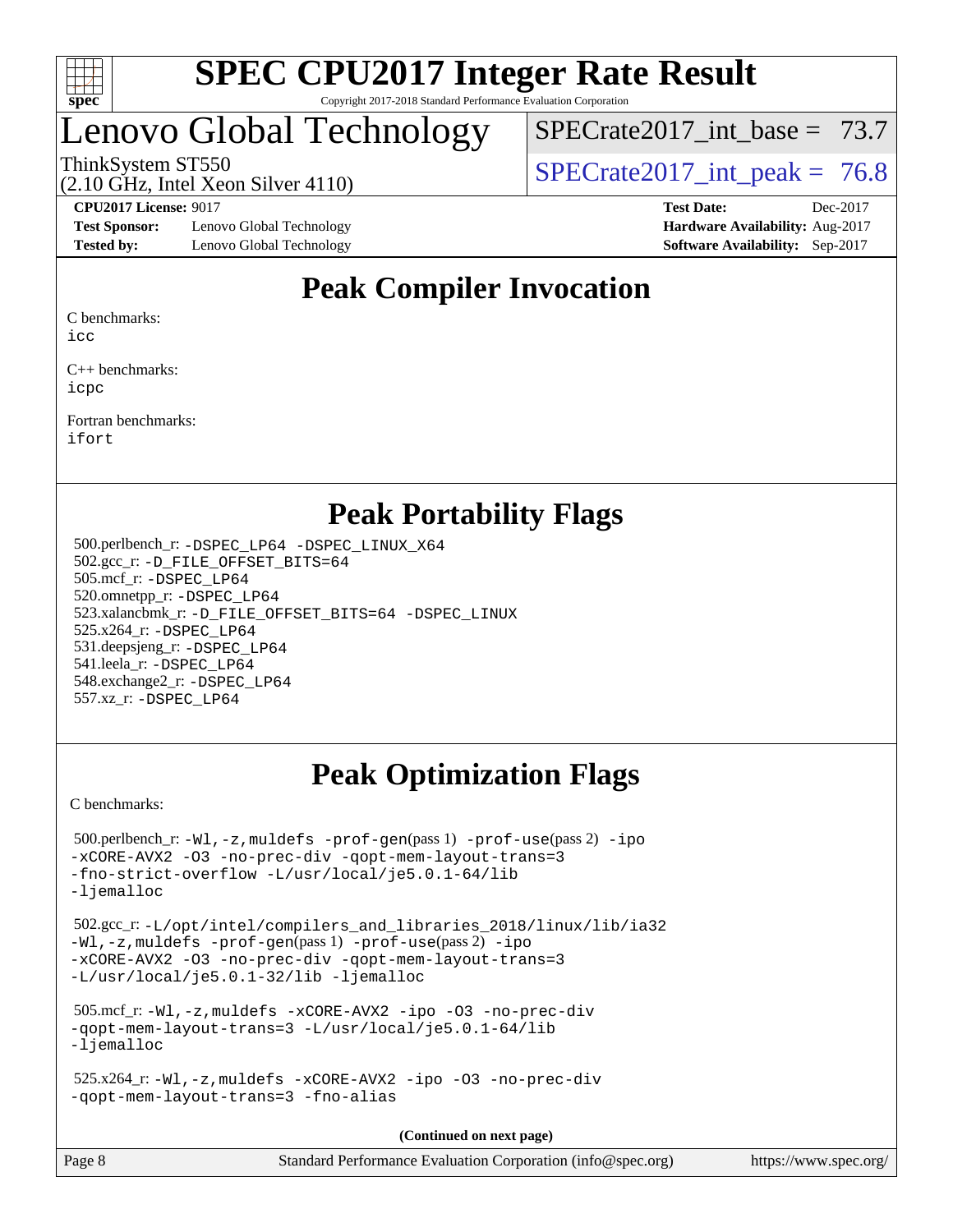

Copyright 2017-2018 Standard Performance Evaluation Corporation

### Lenovo Global Technology

SPECrate2017 int\_base =  $73.7$ 

(2.10 GHz, Intel Xeon Silver 4110)

ThinkSystem ST550  $SPECrate2017$  int peak = 76.8

**[Test Sponsor:](http://www.spec.org/auto/cpu2017/Docs/result-fields.html#TestSponsor)** Lenovo Global Technology **[Hardware Availability:](http://www.spec.org/auto/cpu2017/Docs/result-fields.html#HardwareAvailability)** Aug-2017 **[Tested by:](http://www.spec.org/auto/cpu2017/Docs/result-fields.html#Testedby)** Lenovo Global Technology **[Software Availability:](http://www.spec.org/auto/cpu2017/Docs/result-fields.html#SoftwareAvailability)** Sep-2017

**[CPU2017 License:](http://www.spec.org/auto/cpu2017/Docs/result-fields.html#CPU2017License)** 9017 **[Test Date:](http://www.spec.org/auto/cpu2017/Docs/result-fields.html#TestDate)** Dec-2017

### **[Peak Optimization Flags \(Continued\)](http://www.spec.org/auto/cpu2017/Docs/result-fields.html#PeakOptimizationFlags)**

 525.x264\_r (continued): [-L/usr/local/je5.0.1-64/lib](http://www.spec.org/cpu2017/results/res2018q1/cpu2017-20180108-02541.flags.html#user_peakEXTRA_LIBS525_x264_r_jemalloc_link_path64_4b10a636b7bce113509b17f3bd0d6226c5fb2346b9178c2d0232c14f04ab830f976640479e5c33dc2bcbbdad86ecfb6634cbbd4418746f06f368b512fced5394) [-ljemalloc](http://www.spec.org/cpu2017/results/res2018q1/cpu2017-20180108-02541.flags.html#user_peakEXTRA_LIBS525_x264_r_jemalloc_link_lib_d1249b907c500fa1c0672f44f562e3d0f79738ae9e3c4a9c376d49f265a04b9c99b167ecedbf6711b3085be911c67ff61f150a17b3472be731631ba4d0471706)

557.xz\_r: Same as 505.mcf\_r

[C++ benchmarks:](http://www.spec.org/auto/cpu2017/Docs/result-fields.html#CXXbenchmarks)

 520.omnetpp\_r: [-Wl,-z,muldefs](http://www.spec.org/cpu2017/results/res2018q1/cpu2017-20180108-02541.flags.html#user_peakEXTRA_LDFLAGS520_omnetpp_r_link_force_multiple1_b4cbdb97b34bdee9ceefcfe54f4c8ea74255f0b02a4b23e853cdb0e18eb4525ac79b5a88067c842dd0ee6996c24547a27a4b99331201badda8798ef8a743f577) [-prof-gen](http://www.spec.org/cpu2017/results/res2018q1/cpu2017-20180108-02541.flags.html#user_peakPASS1_CXXFLAGSPASS1_LDFLAGS520_omnetpp_r_prof_gen_5aa4926d6013ddb2a31985c654b3eb18169fc0c6952a63635c234f711e6e63dd76e94ad52365559451ec499a2cdb89e4dc58ba4c67ef54ca681ffbe1461d6b36)(pass 1) [-prof-use](http://www.spec.org/cpu2017/results/res2018q1/cpu2017-20180108-02541.flags.html#user_peakPASS2_CXXFLAGSPASS2_LDFLAGS520_omnetpp_r_prof_use_1a21ceae95f36a2b53c25747139a6c16ca95bd9def2a207b4f0849963b97e94f5260e30a0c64f4bb623698870e679ca08317ef8150905d41bd88c6f78df73f19)(pass 2) [-ipo](http://www.spec.org/cpu2017/results/res2018q1/cpu2017-20180108-02541.flags.html#user_peakPASS1_CXXOPTIMIZEPASS2_CXXOPTIMIZE520_omnetpp_r_f-ipo) [-xCORE-AVX2](http://www.spec.org/cpu2017/results/res2018q1/cpu2017-20180108-02541.flags.html#user_peakPASS2_CXXOPTIMIZE520_omnetpp_r_f-xCORE-AVX2) [-O3](http://www.spec.org/cpu2017/results/res2018q1/cpu2017-20180108-02541.flags.html#user_peakPASS1_CXXOPTIMIZEPASS2_CXXOPTIMIZE520_omnetpp_r_f-O3) [-no-prec-div](http://www.spec.org/cpu2017/results/res2018q1/cpu2017-20180108-02541.flags.html#user_peakPASS1_CXXOPTIMIZEPASS2_CXXOPTIMIZE520_omnetpp_r_f-no-prec-div) [-qopt-mem-layout-trans=3](http://www.spec.org/cpu2017/results/res2018q1/cpu2017-20180108-02541.flags.html#user_peakPASS1_CXXOPTIMIZEPASS2_CXXOPTIMIZE520_omnetpp_r_f-qopt-mem-layout-trans_de80db37974c74b1f0e20d883f0b675c88c3b01e9d123adea9b28688d64333345fb62bc4a798493513fdb68f60282f9a726aa07f478b2f7113531aecce732043) [-L/usr/local/je5.0.1-64/lib](http://www.spec.org/cpu2017/results/res2018q1/cpu2017-20180108-02541.flags.html#user_peakEXTRA_LIBS520_omnetpp_r_jemalloc_link_path64_4b10a636b7bce113509b17f3bd0d6226c5fb2346b9178c2d0232c14f04ab830f976640479e5c33dc2bcbbdad86ecfb6634cbbd4418746f06f368b512fced5394) [-ljemalloc](http://www.spec.org/cpu2017/results/res2018q1/cpu2017-20180108-02541.flags.html#user_peakEXTRA_LIBS520_omnetpp_r_jemalloc_link_lib_d1249b907c500fa1c0672f44f562e3d0f79738ae9e3c4a9c376d49f265a04b9c99b167ecedbf6711b3085be911c67ff61f150a17b3472be731631ba4d0471706)

 523.xalancbmk\_r: [-L/opt/intel/compilers\\_and\\_libraries\\_2018/linux/lib/ia32](http://www.spec.org/cpu2017/results/res2018q1/cpu2017-20180108-02541.flags.html#user_peakCXXLD523_xalancbmk_r_Enable-32bit-runtime_af243bdb1d79e4c7a4f720bf8275e627de2ecd461de63307bc14cef0633fde3cd7bb2facb32dcc8be9566045fb55d40ce2b72b725f73827aa7833441b71b9343) [-Wl,-z,muldefs](http://www.spec.org/cpu2017/results/res2018q1/cpu2017-20180108-02541.flags.html#user_peakEXTRA_LDFLAGS523_xalancbmk_r_link_force_multiple1_b4cbdb97b34bdee9ceefcfe54f4c8ea74255f0b02a4b23e853cdb0e18eb4525ac79b5a88067c842dd0ee6996c24547a27a4b99331201badda8798ef8a743f577) [-prof-gen](http://www.spec.org/cpu2017/results/res2018q1/cpu2017-20180108-02541.flags.html#user_peakPASS1_CXXFLAGSPASS1_LDFLAGS523_xalancbmk_r_prof_gen_5aa4926d6013ddb2a31985c654b3eb18169fc0c6952a63635c234f711e6e63dd76e94ad52365559451ec499a2cdb89e4dc58ba4c67ef54ca681ffbe1461d6b36)(pass 1) [-prof-use](http://www.spec.org/cpu2017/results/res2018q1/cpu2017-20180108-02541.flags.html#user_peakPASS2_CXXFLAGSPASS2_LDFLAGS523_xalancbmk_r_prof_use_1a21ceae95f36a2b53c25747139a6c16ca95bd9def2a207b4f0849963b97e94f5260e30a0c64f4bb623698870e679ca08317ef8150905d41bd88c6f78df73f19)(pass 2) [-ipo](http://www.spec.org/cpu2017/results/res2018q1/cpu2017-20180108-02541.flags.html#user_peakPASS1_CXXOPTIMIZEPASS2_CXXOPTIMIZE523_xalancbmk_r_f-ipo) [-xCORE-AVX2](http://www.spec.org/cpu2017/results/res2018q1/cpu2017-20180108-02541.flags.html#user_peakPASS2_CXXOPTIMIZE523_xalancbmk_r_f-xCORE-AVX2) [-O3](http://www.spec.org/cpu2017/results/res2018q1/cpu2017-20180108-02541.flags.html#user_peakPASS1_CXXOPTIMIZEPASS2_CXXOPTIMIZE523_xalancbmk_r_f-O3) [-no-prec-div](http://www.spec.org/cpu2017/results/res2018q1/cpu2017-20180108-02541.flags.html#user_peakPASS1_CXXOPTIMIZEPASS2_CXXOPTIMIZE523_xalancbmk_r_f-no-prec-div) [-qopt-mem-layout-trans=3](http://www.spec.org/cpu2017/results/res2018q1/cpu2017-20180108-02541.flags.html#user_peakPASS1_CXXOPTIMIZEPASS2_CXXOPTIMIZE523_xalancbmk_r_f-qopt-mem-layout-trans_de80db37974c74b1f0e20d883f0b675c88c3b01e9d123adea9b28688d64333345fb62bc4a798493513fdb68f60282f9a726aa07f478b2f7113531aecce732043) [-L/usr/local/je5.0.1-32/lib](http://www.spec.org/cpu2017/results/res2018q1/cpu2017-20180108-02541.flags.html#user_peakEXTRA_LIBS523_xalancbmk_r_jemalloc_link_path32_e29f22e8e6c17053bbc6a0971f5a9c01a601a06bb1a59df2084b77a2fe0a2995b64fd4256feaeea39eeba3aae142e96e2b2b0a28974019c0c0c88139a84f900a) [-ljemalloc](http://www.spec.org/cpu2017/results/res2018q1/cpu2017-20180108-02541.flags.html#user_peakEXTRA_LIBS523_xalancbmk_r_jemalloc_link_lib_d1249b907c500fa1c0672f44f562e3d0f79738ae9e3c4a9c376d49f265a04b9c99b167ecedbf6711b3085be911c67ff61f150a17b3472be731631ba4d0471706)

531.deepsjeng\_r: Same as 520.omnetpp\_r

541.leela\_r: Same as 520.omnetpp\_r

[Fortran benchmarks](http://www.spec.org/auto/cpu2017/Docs/result-fields.html#Fortranbenchmarks):

[-Wl,-z,muldefs](http://www.spec.org/cpu2017/results/res2018q1/cpu2017-20180108-02541.flags.html#user_FCpeak_link_force_multiple1_b4cbdb97b34bdee9ceefcfe54f4c8ea74255f0b02a4b23e853cdb0e18eb4525ac79b5a88067c842dd0ee6996c24547a27a4b99331201badda8798ef8a743f577) [-xCORE-AVX2](http://www.spec.org/cpu2017/results/res2018q1/cpu2017-20180108-02541.flags.html#user_FCpeak_f-xCORE-AVX2) [-ipo](http://www.spec.org/cpu2017/results/res2018q1/cpu2017-20180108-02541.flags.html#user_FCpeak_f-ipo) [-O3](http://www.spec.org/cpu2017/results/res2018q1/cpu2017-20180108-02541.flags.html#user_FCpeak_f-O3) [-no-prec-div](http://www.spec.org/cpu2017/results/res2018q1/cpu2017-20180108-02541.flags.html#user_FCpeak_f-no-prec-div) [-qopt-mem-layout-trans=3](http://www.spec.org/cpu2017/results/res2018q1/cpu2017-20180108-02541.flags.html#user_FCpeak_f-qopt-mem-layout-trans_de80db37974c74b1f0e20d883f0b675c88c3b01e9d123adea9b28688d64333345fb62bc4a798493513fdb68f60282f9a726aa07f478b2f7113531aecce732043) [-nostandard-realloc-lhs](http://www.spec.org/cpu2017/results/res2018q1/cpu2017-20180108-02541.flags.html#user_FCpeak_f_2003_std_realloc_82b4557e90729c0f113870c07e44d33d6f5a304b4f63d4c15d2d0f1fab99f5daaed73bdb9275d9ae411527f28b936061aa8b9c8f2d63842963b95c9dd6426b8a) [-align array32byte](http://www.spec.org/cpu2017/results/res2018q1/cpu2017-20180108-02541.flags.html#user_FCpeak_align_array32byte_b982fe038af199962ba9a80c053b8342c548c85b40b8e86eb3cc33dee0d7986a4af373ac2d51c3f7cf710a18d62fdce2948f201cd044323541f22fc0fffc51b6) [-L/usr/local/je5.0.1-64/lib](http://www.spec.org/cpu2017/results/res2018q1/cpu2017-20180108-02541.flags.html#user_FCpeak_jemalloc_link_path64_4b10a636b7bce113509b17f3bd0d6226c5fb2346b9178c2d0232c14f04ab830f976640479e5c33dc2bcbbdad86ecfb6634cbbd4418746f06f368b512fced5394) [-ljemalloc](http://www.spec.org/cpu2017/results/res2018q1/cpu2017-20180108-02541.flags.html#user_FCpeak_jemalloc_link_lib_d1249b907c500fa1c0672f44f562e3d0f79738ae9e3c4a9c376d49f265a04b9c99b167ecedbf6711b3085be911c67ff61f150a17b3472be731631ba4d0471706)

### **[Peak Other Flags](http://www.spec.org/auto/cpu2017/Docs/result-fields.html#PeakOtherFlags)**

| C benchmarks (except as noted below):<br>$-m64 - std = c11$                                                                                                                                                                           |
|---------------------------------------------------------------------------------------------------------------------------------------------------------------------------------------------------------------------------------------|
| $502.\text{gcc}_r$ : $-m32 - std = c11$                                                                                                                                                                                               |
| $C++$ benchmarks (except as noted below):<br>$-m64$                                                                                                                                                                                   |
| 523.xalancbmk $r: -m32$                                                                                                                                                                                                               |
| Fortran benchmarks:<br>$-m64$                                                                                                                                                                                                         |
| The flags files that were used to format this result can be browsed at<br>http://www.spec.org/cpu2017/flags/Intel-ic18.0-official-linux64.html<br>http://www.spec.org/cpu2017/flags/Lenovo-Platform-SPECcpu2017-Flags-V1.2-SKL-A.html |